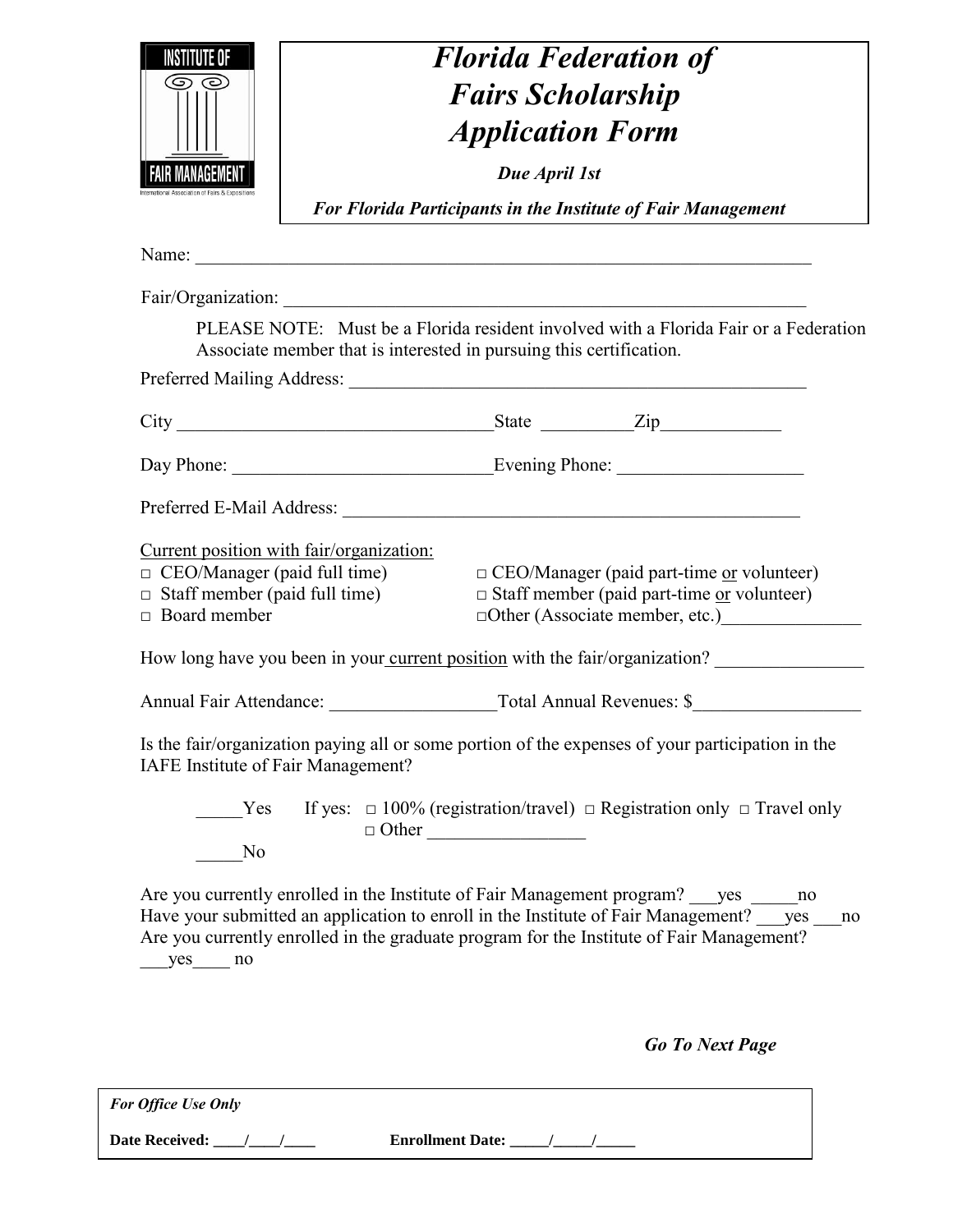## *Florida Federation of Fairs Scholarship Application Essay Section*

*Please do not include name of your fair/organization, your geographic location or your own name when writing here as evaluation of this section of the application will be done "blind" by the committee.* Please limit your response to the space allotted on this page, do not make attachments.

What is the primary reason you enrolled in the Institute of Fair Management?

How would receiving a Florida Federation of Fairs Scholarship be of benefit to you?